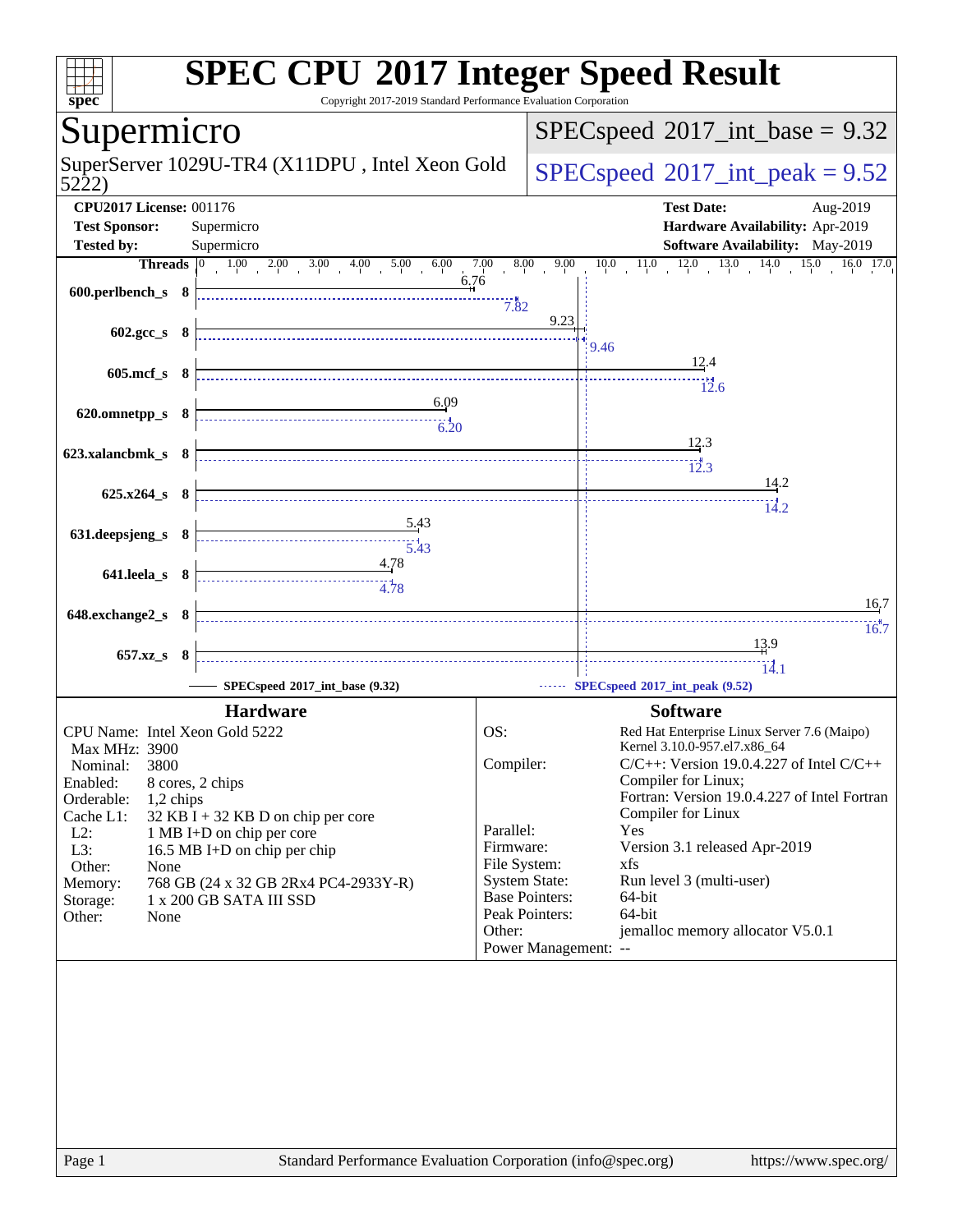

Copyright 2017-2019 Standard Performance Evaluation Corporation

### Supermicro

SuperServer 1029U-TR4 (X11DPU, Intel Xeon Gold  $\big|$  [SPECspeed](http://www.spec.org/auto/cpu2017/Docs/result-fields.html#SPECspeed2017intpeak)<sup>®</sup>[2017\\_int\\_peak = 9](http://www.spec.org/auto/cpu2017/Docs/result-fields.html#SPECspeed2017intpeak).52

 $SPECspeed^{\circ}2017\_int\_base = 9.32$  $SPECspeed^{\circ}2017\_int\_base = 9.32$ 

5222)

#### **[CPU2017 License:](http://www.spec.org/auto/cpu2017/Docs/result-fields.html#CPU2017License)** 001176 **[Test Date:](http://www.spec.org/auto/cpu2017/Docs/result-fields.html#TestDate)** Aug-2019 **[Test Sponsor:](http://www.spec.org/auto/cpu2017/Docs/result-fields.html#TestSponsor)** Supermicro **[Hardware Availability:](http://www.spec.org/auto/cpu2017/Docs/result-fields.html#HardwareAvailability)** Apr-2019 **[Tested by:](http://www.spec.org/auto/cpu2017/Docs/result-fields.html#Testedby)** Supermicro **[Software Availability:](http://www.spec.org/auto/cpu2017/Docs/result-fields.html#SoftwareAvailability)** May-2019

#### **[Results Table](http://www.spec.org/auto/cpu2017/Docs/result-fields.html#ResultsTable)**

|                                     | <b>Base</b>    |                |       |                |       |                | Peak  |                |                |              |                |              |                |              |
|-------------------------------------|----------------|----------------|-------|----------------|-------|----------------|-------|----------------|----------------|--------------|----------------|--------------|----------------|--------------|
| <b>Benchmark</b>                    | <b>Threads</b> | <b>Seconds</b> | Ratio | <b>Seconds</b> | Ratio | <b>Seconds</b> | Ratio | <b>Threads</b> | <b>Seconds</b> | <b>Ratio</b> | <b>Seconds</b> | <b>Ratio</b> | <b>Seconds</b> | <b>Ratio</b> |
| 600.perlbench s                     | 8              | 265            | 6.69  | 262            | 6.78  | 262            | 6.76  | 8              | 228            | 7.79         | 226            | 7.84         | 227            | 7.82         |
| $602 \text{.} \text{gcc}\text{.}$ s | 8              | 431            | 9.23  | 420            | 9.48  | 432            | 9.23  | 8              | 420            | 9.47         | 421            | 9.46         | 430            | 9.27         |
| $605$ .mcf s                        | 8              | 381            | 12.4  | 381            | 12.4  | 381            | 12.4  | 8              | 374            | 12.6         | 374            | 12.6         | 379            | 12.5         |
| 620.omnetpp_s                       | 8              | 268            | 6.09  | 267            | 6.10  | 268            | 6.09  | 8              | 264            | 6.19         | 263            | 6.20         | 263            | 6.20         |
| 623.xalancbmk s                     | 8              | 115            | 12.3  | 115            | 12.3  | 115            | 12.3  | 8              | 115            | 12.3         | 115            | 12.3         | 115            | 12.3         |
| 625.x264 s                          | 8              | 125            | 14.2  | 124            | 14.2  | 125            | 14.2  | 8              | 125            | 14.2         | 124            | 14.2         | 125            | 14.2         |
| 631.deepsjeng_s                     | 8              | 264            | 5.43  | 264            | 5.43  | 264            | 5.43  | 8              | 264            | 5.43         | 264            | 5.43         | 264            | 5.43         |
| 641.leela_s                         | 8              | 357            | 4.78  | 357            | 4.78  | 358            | 4.77  | 8              | 357            | 4.78         | 357            | 4.77         | 357            | 4.78         |
| 648.exchange2_s                     | 8              | 176            | 16.7  | 176            | 16.7  | 176            | 16.7  | 8              | 176            | 16.7         | 176            | 16.7         | 176            | 16.7         |
| $657.xz$ s                          | 8              | 445            | 13.9  | 448            | 13.8  | 444            | 13.9  | 8              | 438            | 14.1         | 438            | 14.1         | 439            | 14.1         |
| $SPECspeed*2017$ int base =<br>9.32 |                |                |       |                |       |                |       |                |                |              |                |              |                |              |

**[SPECspeed](http://www.spec.org/auto/cpu2017/Docs/result-fields.html#SPECspeed2017intpeak)[2017\\_int\\_peak =](http://www.spec.org/auto/cpu2017/Docs/result-fields.html#SPECspeed2017intpeak) 9.52**

Results appear in the [order in which they were run.](http://www.spec.org/auto/cpu2017/Docs/result-fields.html#RunOrder) Bold underlined text [indicates a median measurement](http://www.spec.org/auto/cpu2017/Docs/result-fields.html#Median).

### **[Operating System Notes](http://www.spec.org/auto/cpu2017/Docs/result-fields.html#OperatingSystemNotes)**

Stack size set to unlimited using "ulimit -s unlimited"

### **[General Notes](http://www.spec.org/auto/cpu2017/Docs/result-fields.html#GeneralNotes)**

Environment variables set by runcpu before the start of the run: KMP\_AFFINITY = "granularity=fine,scatter" LD\_LIBRARY\_PATH = "/home/cpu2017/lib/intel64:/home/cpu2017/je5.0.1-64" OMP\_STACKSIZE = "192M"

 Binaries compiled on a system with 1x Intel Core i9-7900X CPU + 32GB RAM memory using Redhat Enterprise Linux 7.5 Transparent Huge Pages enabled by default Prior to runcpu invocation Filesystem page cache synced and cleared with: sync; echo 3> /proc/sys/vm/drop\_caches

 NA: The test sponsor attests, as of date of publication, that CVE-2017-5754 (Meltdown) is mitigated in the system as tested and documented. Yes: The test sponsor attests, as of date of publication, that CVE-2017-5753 (Spectre variant 1) is mitigated in the system as tested and documented. Yes: The test sponsor attests, as of date of publication, that CVE-2017-5715 (Spectre variant 2) is mitigated in the system as tested and documented. jemalloc, a general purpose malloc implementation built with the RedHat Enterprise 7.5, and the system compiler gcc 4.8.5 sources available from jemalloc.net or<https://github.com/jemalloc/jemalloc/releases>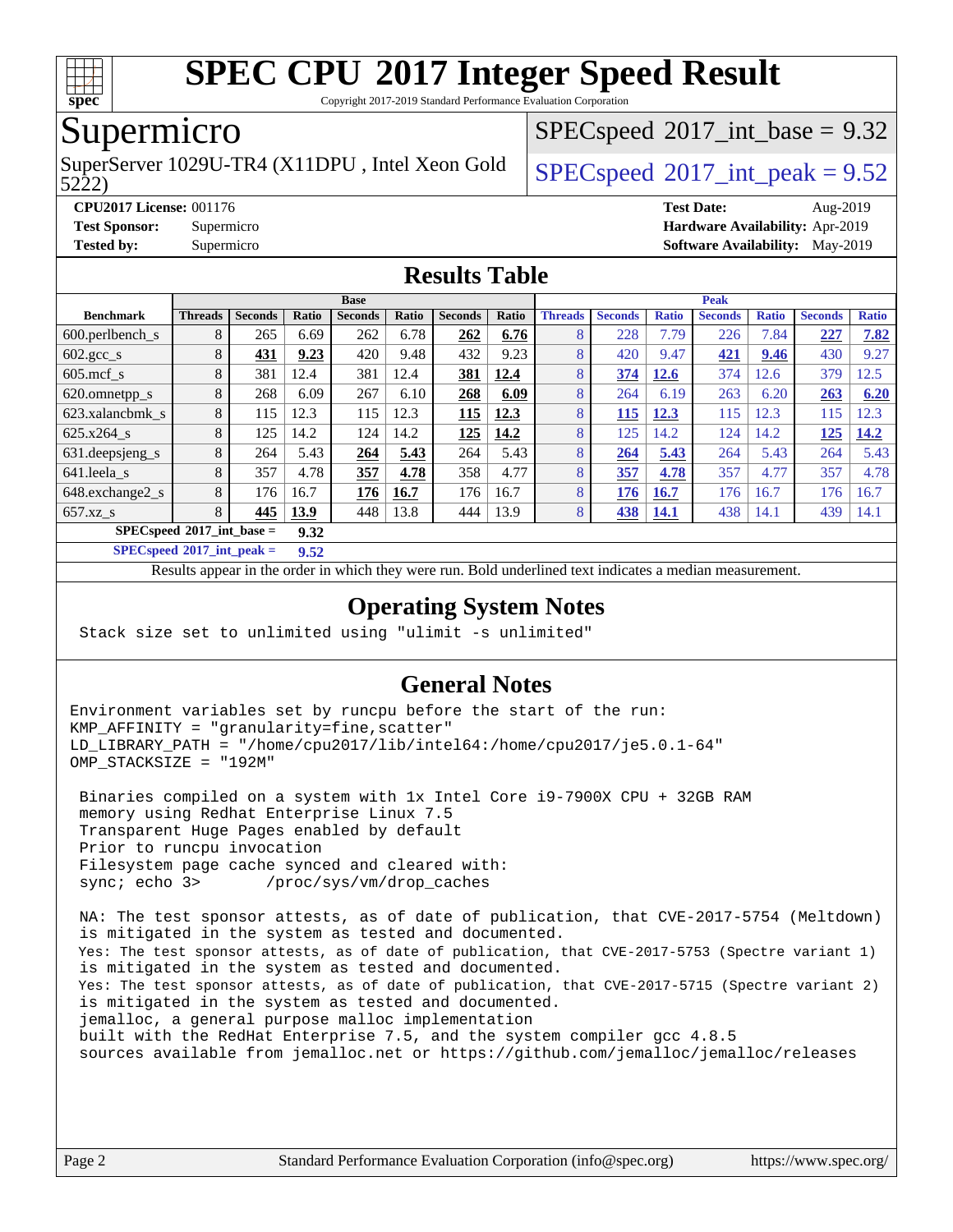

Copyright 2017-2019 Standard Performance Evaluation Corporation

### Supermicro

5222) SuperServer 1029U-TR4 (X11DPU, Intel Xeon Gold  $\big|$  [SPECspeed](http://www.spec.org/auto/cpu2017/Docs/result-fields.html#SPECspeed2017intpeak)<sup>®</sup>[2017\\_int\\_peak = 9](http://www.spec.org/auto/cpu2017/Docs/result-fields.html#SPECspeed2017intpeak).52

 $SPECspeed^{\circ}2017\_int\_base = 9.32$  $SPECspeed^{\circ}2017\_int\_base = 9.32$ 

**[CPU2017 License:](http://www.spec.org/auto/cpu2017/Docs/result-fields.html#CPU2017License)** 001176 **[Test Date:](http://www.spec.org/auto/cpu2017/Docs/result-fields.html#TestDate)** Aug-2019 **[Test Sponsor:](http://www.spec.org/auto/cpu2017/Docs/result-fields.html#TestSponsor)** Supermicro **[Hardware Availability:](http://www.spec.org/auto/cpu2017/Docs/result-fields.html#HardwareAvailability)** Apr-2019 **[Tested by:](http://www.spec.org/auto/cpu2017/Docs/result-fields.html#Testedby)** Supermicro **[Software Availability:](http://www.spec.org/auto/cpu2017/Docs/result-fields.html#SoftwareAvailability)** May-2019

#### **[Platform Notes](http://www.spec.org/auto/cpu2017/Docs/result-fields.html#PlatformNotes)**

Page 3 Standard Performance Evaluation Corporation [\(info@spec.org\)](mailto:info@spec.org) <https://www.spec.org/> BIOS Settings: Hyper-Threading = Disable Power Technology = Custom Power Performance Tuning = BIOS Controls EPB ENERGY\_PERF\_BIAS\_CFG mode = Performance Hardware P-state = Out of Band Mode Stale AtoS = Disable SDDC Plus One = Disable ADDDC Sparing = Disable Patrol Scrub = Disable Sysinfo program /home/cpu2017/bin/sysinfo Rev: r5974 of 2018-05-19 9bcde8f2999c33d61f64985e45859ea9 running on CPU2017-01 Sat Aug 10 04:42:56 2019 SUT (System Under Test) info as seen by some common utilities. For more information on this section, see <https://www.spec.org/cpu2017/Docs/config.html#sysinfo> From /proc/cpuinfo model name : Intel(R) Xeon(R) Gold 5222 CPU @ 3.80GHz 2 "physical id"s (chips) 8 "processors" cores, siblings (Caution: counting these is hw and system dependent. The following excerpts from /proc/cpuinfo might not be reliable. Use with caution.) cpu cores : 4 siblings : 4 physical 0: cores 0 5 8 12 physical 1: cores 1 5 8 12 From lscpu: Architecture: x86\_64 CPU op-mode(s): 32-bit, 64-bit Byte Order: Little Endian  $CPU(s): 8$  On-line CPU(s) list: 0-7 Thread(s) per core: 1 Core(s) per socket: 4 Socket(s): 2 NUMA node(s): 2 Vendor ID: GenuineIntel CPU family: 6 Model: 85 Model name:  $Intel(R)$  Xeon(R) Gold 5222 CPU @ 3.80GHz Stepping: 7 CPU MHz: 3800.000 BogoMIPS: 7600.00 Virtualization: VT-x **(Continued on next page)**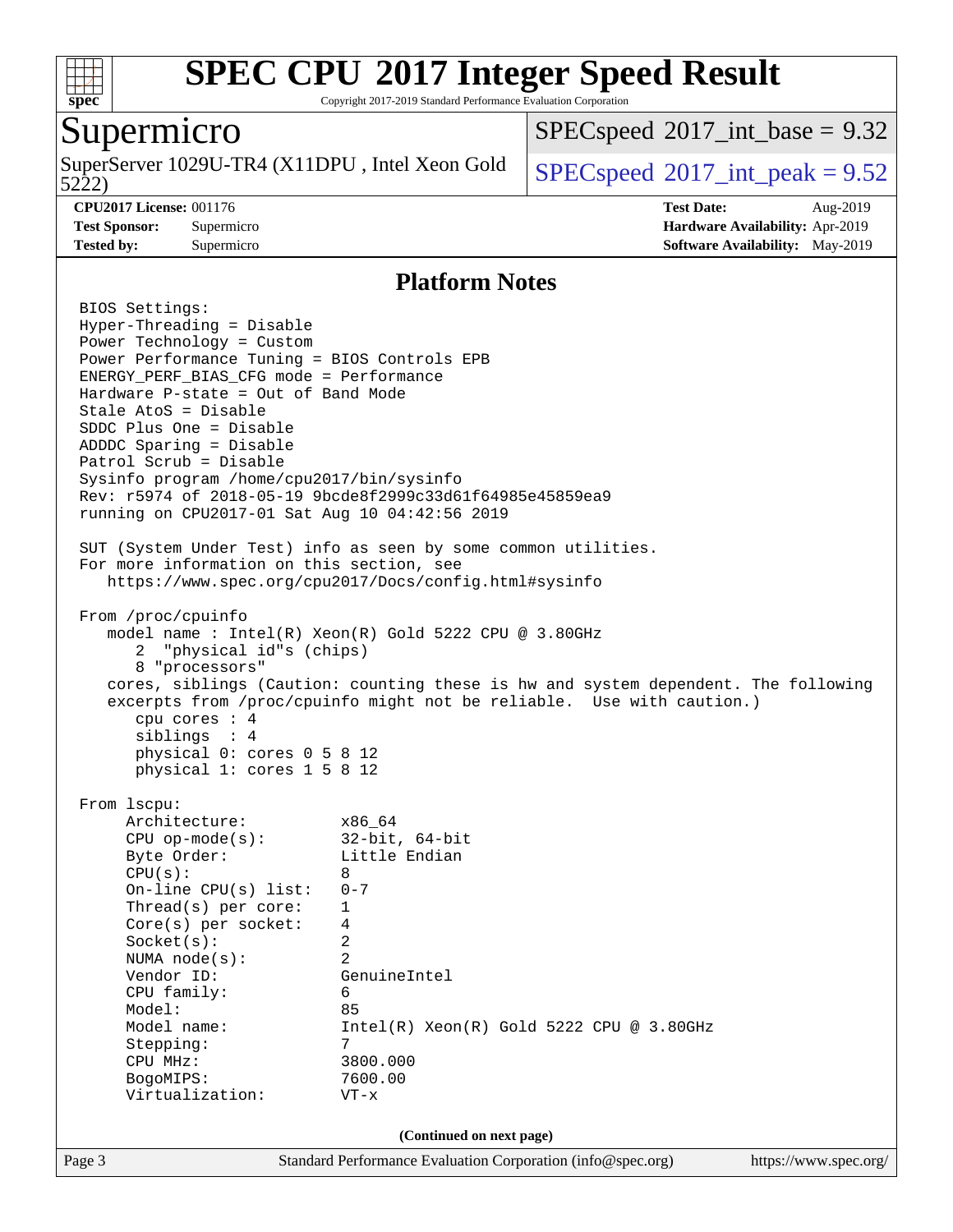

Copyright 2017-2019 Standard Performance Evaluation Corporation

### Supermicro

5222) SuperServer 1029U-TR4 (X11DPU, Intel Xeon Gold  $SPECspeed@2017$  $SPECspeed@2017$  int peak = 9.52

 $SPECspeed^{\circ}2017\_int\_base = 9.32$  $SPECspeed^{\circ}2017\_int\_base = 9.32$ 

#### **[CPU2017 License:](http://www.spec.org/auto/cpu2017/Docs/result-fields.html#CPU2017License)** 001176 **[Test Date:](http://www.spec.org/auto/cpu2017/Docs/result-fields.html#TestDate)** Aug-2019

**[Test Sponsor:](http://www.spec.org/auto/cpu2017/Docs/result-fields.html#TestSponsor)** Supermicro **[Hardware Availability:](http://www.spec.org/auto/cpu2017/Docs/result-fields.html#HardwareAvailability)** Apr-2019 **[Tested by:](http://www.spec.org/auto/cpu2017/Docs/result-fields.html#Testedby)** Supermicro **[Software Availability:](http://www.spec.org/auto/cpu2017/Docs/result-fields.html#SoftwareAvailability)** May-2019

#### **[Platform Notes \(Continued\)](http://www.spec.org/auto/cpu2017/Docs/result-fields.html#PlatformNotes)**

| $L1d$ cache:       | 32K     |  |  |  |
|--------------------|---------|--|--|--|
| $L1i$ cache:       | 32K     |  |  |  |
| $L2$ cache:        | 1024K   |  |  |  |
| $L3$ cache:        | 16896K  |  |  |  |
| NUMA node0 CPU(s): | $0 - 3$ |  |  |  |
| NUMA nodel CPU(s): | $4 - 7$ |  |  |  |

Flags: fpu vme de pse tsc msr pae mce cx8 apic sep mtrr pge mca cmov pat pse36 clflush dts acpi mmx fxsr sse sse2 ss ht tm pbe syscall nx pdpe1gb rdtscp lm constant\_tsc art arch\_perfmon pebs bts rep\_good nopl xtopology nonstop\_tsc aperfmperf eagerfpu pni pclmulqdq dtes64 monitor ds\_cpl vmx smx est tm2 ssse3 sdbg fma cx16 xtpr pdcm pcid dca sse4\_1 sse4\_2 x2apic movbe popcnt tsc\_deadline\_timer aes xsave avx f16c rdrand lahf\_lm abm 3dnowprefetch epb cat\_l3 cdp\_l3 intel\_ppin intel\_pt ssbd mba ibrs ibpb stibp ibrs\_enhanced tpr\_shadow vnmi flexpriority ept vpid fsgsbase tsc\_adjust bmi1 hle avx2 smep bmi2 erms invpcid rtm cqm mpx rdt\_a avx512f avx512dq rdseed adx smap clflushopt clwb avx512cd avx512bw avx512vl xsaveopt xsavec xgetbv1 cqm\_llc cqm\_occup\_llc cqm\_mbm\_total cqm\_mbm\_local dtherm ida arat pln pts hwp\_epp pku ospke avx512\_vnni spec\_ctrl intel\_stibp flush\_l1d arch\_capabilities

 /proc/cpuinfo cache data cache size : 16896 KB

 From numactl --hardware WARNING: a numactl 'node' might or might not correspond to a physical chip. available: 2 nodes (0-1) node 0 cpus: 0 1 2 3 node 0 size: 391838 MB node 0 free: 382916 MB node 1 cpus: 4 5 6 7 node 1 size: 393216 MB node 1 free: 384279 MB node distances:

 node 0 1 0: 10 21

 1: 21 10 From /proc/meminfo MemTotal: 791182404 kB

 HugePages\_Total: 0 Hugepagesize: 2048 kB

 From /etc/\*release\* /etc/\*version\* os-release: NAME="Red Hat Enterprise Linux Server" VERSION="7.6 (Maipo)" ID="rhel" ID\_LIKE="fedora" VARIANT="Server"

**(Continued on next page)**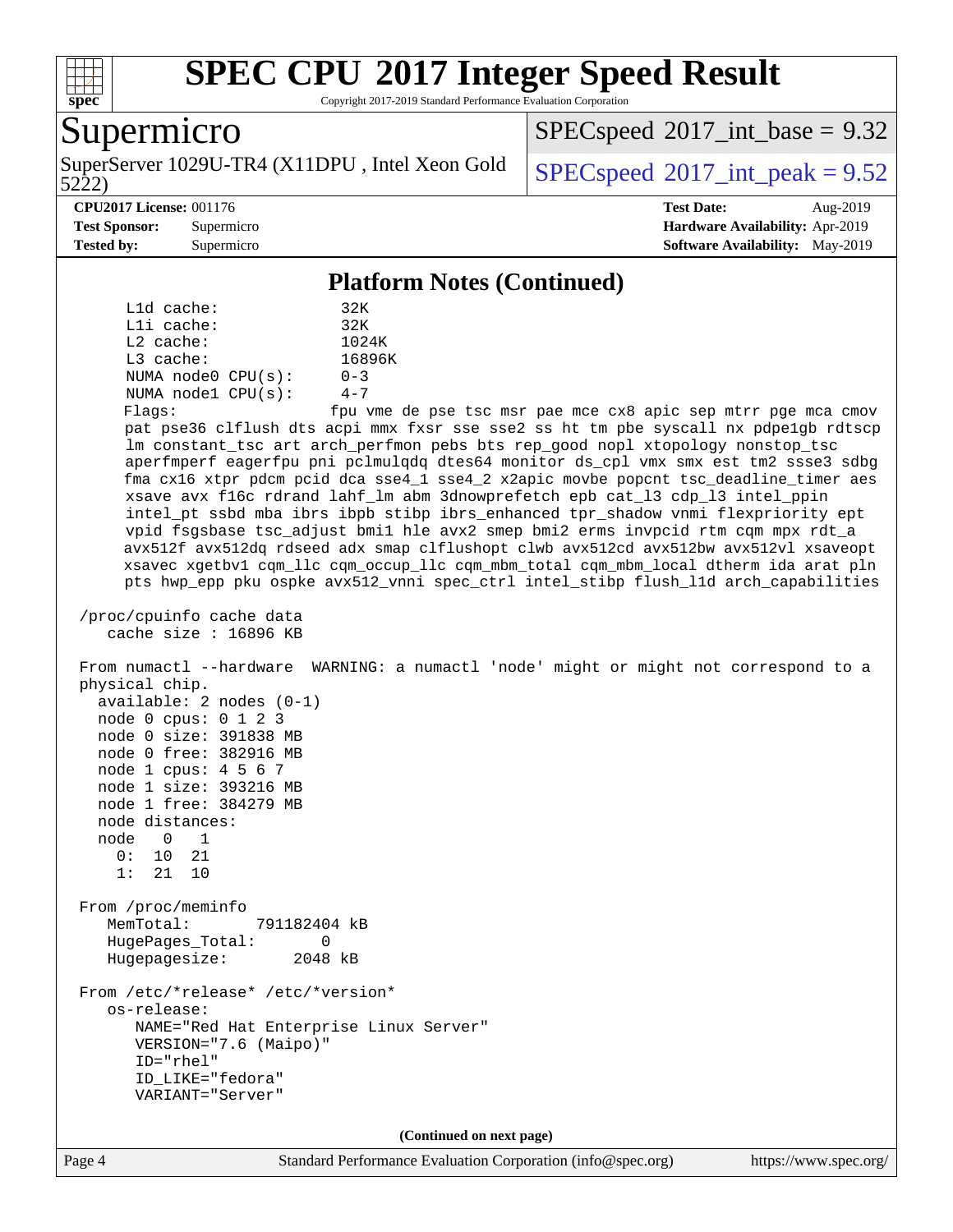

Copyright 2017-2019 Standard Performance Evaluation Corporation

### Supermicro

SuperServer 1029U-TR4 (X11DPU, Intel Xeon Gold  $\big|$  [SPECspeed](http://www.spec.org/auto/cpu2017/Docs/result-fields.html#SPECspeed2017intpeak)<sup>®</sup>[2017\\_int\\_peak = 9](http://www.spec.org/auto/cpu2017/Docs/result-fields.html#SPECspeed2017intpeak).52

 $SPECspeed^{\circ}2017\_int\_base = 9.32$  $SPECspeed^{\circ}2017\_int\_base = 9.32$ 

#### 5222) **[CPU2017 License:](http://www.spec.org/auto/cpu2017/Docs/result-fields.html#CPU2017License)** 001176 **[Test Date:](http://www.spec.org/auto/cpu2017/Docs/result-fields.html#TestDate)** Aug-2019

**[Test Sponsor:](http://www.spec.org/auto/cpu2017/Docs/result-fields.html#TestSponsor)** Supermicro **[Hardware Availability:](http://www.spec.org/auto/cpu2017/Docs/result-fields.html#HardwareAvailability)** Apr-2019 **[Tested by:](http://www.spec.org/auto/cpu2017/Docs/result-fields.html#Testedby)** Supermicro **[Software Availability:](http://www.spec.org/auto/cpu2017/Docs/result-fields.html#SoftwareAvailability)** May-2019

#### **[Platform Notes \(Continued\)](http://www.spec.org/auto/cpu2017/Docs/result-fields.html#PlatformNotes)**

 VARIANT\_ID="server" VERSION\_ID="7.6" PRETTY\_NAME="Red Hat Enterprise Linux Server 7.6 (Maipo)" redhat-release: Red Hat Enterprise Linux Server release 7.6 (Maipo) system-release: Red Hat Enterprise Linux Server release 7.6 (Maipo) system-release-cpe: cpe:/o:redhat:enterprise\_linux:7.6:ga:server

uname -a:

 Linux CPU2017-01 3.10.0-957.el7.x86\_64 #1 SMP Thu Oct 4 20:48:51 UTC 2018 x86\_64 x86\_64 x86\_64 GNU/Linux

Kernel self-reported vulnerability status:

 CVE-2017-5754 (Meltdown): Not affected CVE-2017-5753 (Spectre variant 1): Mitigation: Load fences, \_\_user pointer sanitization CVE-2017-5715 (Spectre variant 2): Mitigation: Enhanced IBRS

run-level 3 Aug 10 04:39

 SPEC is set to: /home/cpu2017 Filesystem Type Size Used Avail Use% Mounted on /dev/sdb2 xfs 185G 28G 158G 15% /

 Additional information from dmidecode follows. WARNING: Use caution when you interpret this section. The 'dmidecode' program reads system data which is "intended to allow hardware to be accurately determined", but the intent may not be met, as there are frequent changes to hardware, firmware, and the "DMTF SMBIOS" standard. BIOS American Megatrends Inc. 3.1 04/29/2019

Memory:

24x Micron Technology 36ASF4G72PZ-2G9E2 32 GB 2 rank 2933, configured at 2934

(End of data from sysinfo program)

#### **[Compiler Version Notes](http://www.spec.org/auto/cpu2017/Docs/result-fields.html#CompilerVersionNotes)**

Page 5 Standard Performance Evaluation Corporation [\(info@spec.org\)](mailto:info@spec.org) <https://www.spec.org/> ============================================================================== C | 600.perlbench\_s(base, peak) 602.gcc\_s(base, peak) 605.mcf\_s(base, | peak) 625.x264\_s(base, peak) 657.xz\_s(base, peak) ------------------------------------------------------------------------------ Intel(R) C Intel(R) 64 Compiler for applications running on Intel(R)  $64$ , Version 19.0.4.227 Build 20190416 Copyright (C) 1985-2019 Intel Corporation. All rights reserved. ------------------------------------------------------------------------------ ============================================================================== C++ | 620.omnetpp\_s(base, peak) 623.xalancbmk\_s(base, peak) **(Continued on next page)**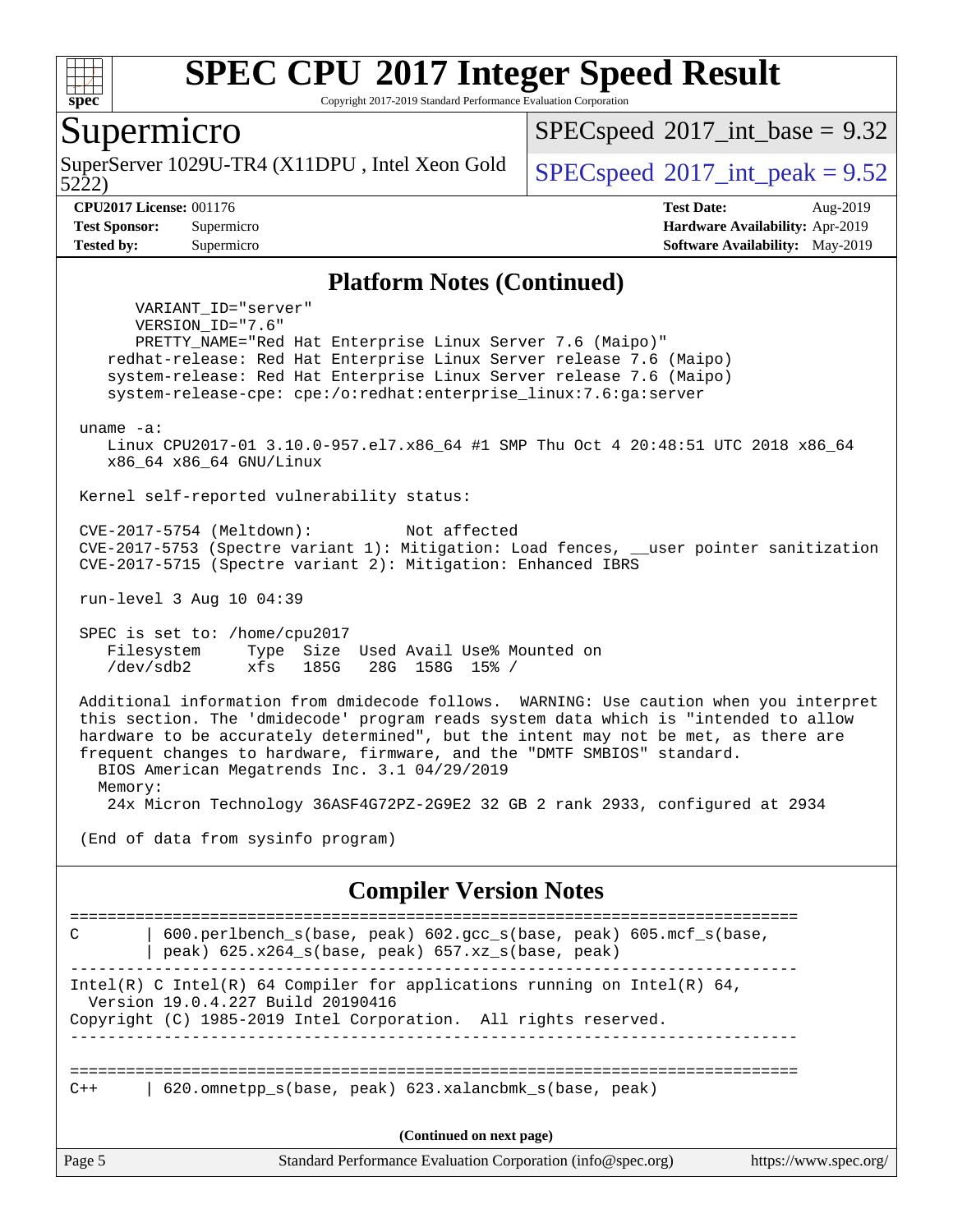

Copyright 2017-2019 Standard Performance Evaluation Corporation

### Supermicro

 $SPECspeed^{\circ}2017\_int\_base = 9.32$  $SPECspeed^{\circ}2017\_int\_base = 9.32$ 

5222)

SuperServer 1029U-TR4 (X11DPU, Intel Xeon Gold  $\big|$  [SPECspeed](http://www.spec.org/auto/cpu2017/Docs/result-fields.html#SPECspeed2017intpeak)<sup>®</sup>[2017\\_int\\_peak = 9](http://www.spec.org/auto/cpu2017/Docs/result-fields.html#SPECspeed2017intpeak).52

**[Test Sponsor:](http://www.spec.org/auto/cpu2017/Docs/result-fields.html#TestSponsor)** Supermicro **[Hardware Availability:](http://www.spec.org/auto/cpu2017/Docs/result-fields.html#HardwareAvailability)** Apr-2019

**[CPU2017 License:](http://www.spec.org/auto/cpu2017/Docs/result-fields.html#CPU2017License)** 001176 **[Test Date:](http://www.spec.org/auto/cpu2017/Docs/result-fields.html#TestDate)** Aug-2019 **[Tested by:](http://www.spec.org/auto/cpu2017/Docs/result-fields.html#Testedby)** Supermicro **[Software Availability:](http://www.spec.org/auto/cpu2017/Docs/result-fields.html#SoftwareAvailability)** May-2019

#### **[Compiler Version Notes \(Continued\)](http://www.spec.org/auto/cpu2017/Docs/result-fields.html#CompilerVersionNotes)**

| 631.deepsjeng\_s(base, peak) 641.leela\_s(base, peak)

------------------------------------------------------------------------------ Intel(R)  $C++$  Intel(R) 64 Compiler for applications running on Intel(R) 64, Version 19.0.4.227 Build 20190416 Copyright (C) 1985-2019 Intel Corporation. All rights reserved. ------------------------------------------------------------------------------ ==============================================================================

Fortran | 648.exchange2\_s(base, peak)

------------------------------------------------------------------------------ Intel(R) Fortran Intel(R) 64 Compiler for applications running on Intel(R)

64, Version 19.0.4.227 Build 20190416

Copyright (C) 1985-2019 Intel Corporation. All rights reserved. ------------------------------------------------------------------------------

# **[Base Compiler Invocation](http://www.spec.org/auto/cpu2017/Docs/result-fields.html#BaseCompilerInvocation)**

[C benchmarks](http://www.spec.org/auto/cpu2017/Docs/result-fields.html#Cbenchmarks): [icc -m64 -std=c11](http://www.spec.org/cpu2017/results/res2019q3/cpu2017-20190819-17116.flags.html#user_CCbase_intel_icc_64bit_c11_33ee0cdaae7deeeab2a9725423ba97205ce30f63b9926c2519791662299b76a0318f32ddfffdc46587804de3178b4f9328c46fa7c2b0cd779d7a61945c91cd35)

[C++ benchmarks:](http://www.spec.org/auto/cpu2017/Docs/result-fields.html#CXXbenchmarks) [icpc -m64](http://www.spec.org/cpu2017/results/res2019q3/cpu2017-20190819-17116.flags.html#user_CXXbase_intel_icpc_64bit_4ecb2543ae3f1412ef961e0650ca070fec7b7afdcd6ed48761b84423119d1bf6bdf5cad15b44d48e7256388bc77273b966e5eb805aefd121eb22e9299b2ec9d9)

[Fortran benchmarks](http://www.spec.org/auto/cpu2017/Docs/result-fields.html#Fortranbenchmarks): [ifort -m64](http://www.spec.org/cpu2017/results/res2019q3/cpu2017-20190819-17116.flags.html#user_FCbase_intel_ifort_64bit_24f2bb282fbaeffd6157abe4f878425411749daecae9a33200eee2bee2fe76f3b89351d69a8130dd5949958ce389cf37ff59a95e7a40d588e8d3a57e0c3fd751)

# **[Base Portability Flags](http://www.spec.org/auto/cpu2017/Docs/result-fields.html#BasePortabilityFlags)**

 600.perlbench\_s: [-DSPEC\\_LP64](http://www.spec.org/cpu2017/results/res2019q3/cpu2017-20190819-17116.flags.html#b600.perlbench_s_basePORTABILITY_DSPEC_LP64) [-DSPEC\\_LINUX\\_X64](http://www.spec.org/cpu2017/results/res2019q3/cpu2017-20190819-17116.flags.html#b600.perlbench_s_baseCPORTABILITY_DSPEC_LINUX_X64) 602.gcc\_s: [-DSPEC\\_LP64](http://www.spec.org/cpu2017/results/res2019q3/cpu2017-20190819-17116.flags.html#suite_basePORTABILITY602_gcc_s_DSPEC_LP64) 605.mcf\_s: [-DSPEC\\_LP64](http://www.spec.org/cpu2017/results/res2019q3/cpu2017-20190819-17116.flags.html#suite_basePORTABILITY605_mcf_s_DSPEC_LP64) 620.omnetpp\_s: [-DSPEC\\_LP64](http://www.spec.org/cpu2017/results/res2019q3/cpu2017-20190819-17116.flags.html#suite_basePORTABILITY620_omnetpp_s_DSPEC_LP64) 623.xalancbmk\_s: [-DSPEC\\_LP64](http://www.spec.org/cpu2017/results/res2019q3/cpu2017-20190819-17116.flags.html#suite_basePORTABILITY623_xalancbmk_s_DSPEC_LP64) [-DSPEC\\_LINUX](http://www.spec.org/cpu2017/results/res2019q3/cpu2017-20190819-17116.flags.html#b623.xalancbmk_s_baseCXXPORTABILITY_DSPEC_LINUX) 625.x264\_s: [-DSPEC\\_LP64](http://www.spec.org/cpu2017/results/res2019q3/cpu2017-20190819-17116.flags.html#suite_basePORTABILITY625_x264_s_DSPEC_LP64) 631.deepsjeng\_s: [-DSPEC\\_LP64](http://www.spec.org/cpu2017/results/res2019q3/cpu2017-20190819-17116.flags.html#suite_basePORTABILITY631_deepsjeng_s_DSPEC_LP64) 641.leela\_s: [-DSPEC\\_LP64](http://www.spec.org/cpu2017/results/res2019q3/cpu2017-20190819-17116.flags.html#suite_basePORTABILITY641_leela_s_DSPEC_LP64) 648.exchange2\_s: [-DSPEC\\_LP64](http://www.spec.org/cpu2017/results/res2019q3/cpu2017-20190819-17116.flags.html#suite_basePORTABILITY648_exchange2_s_DSPEC_LP64) 657.xz\_s: [-DSPEC\\_LP64](http://www.spec.org/cpu2017/results/res2019q3/cpu2017-20190819-17116.flags.html#suite_basePORTABILITY657_xz_s_DSPEC_LP64)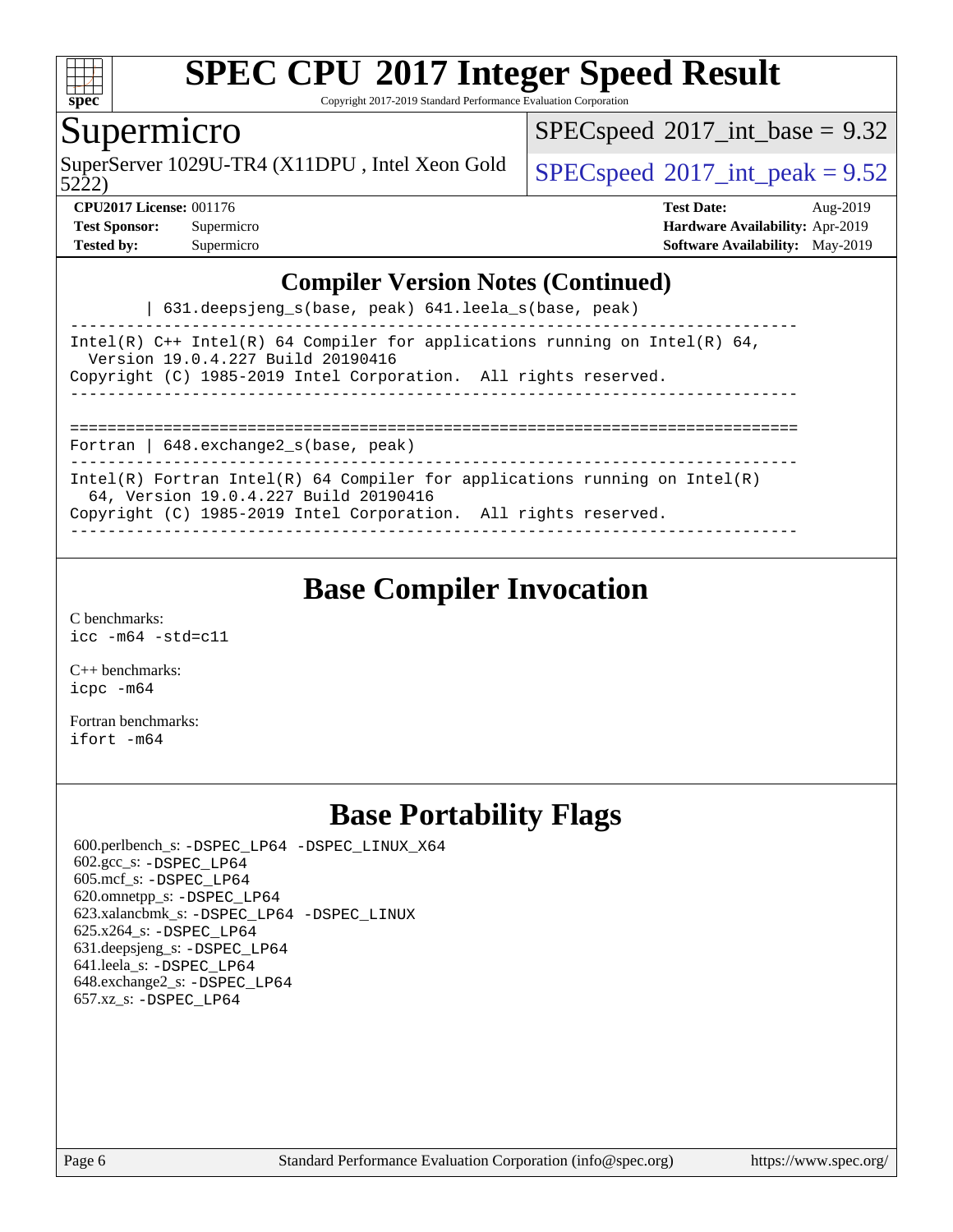

Copyright 2017-2019 Standard Performance Evaluation Corporation

## Supermicro

 $SPECspeed^{\circ}2017\_int\_base = 9.32$  $SPECspeed^{\circ}2017\_int\_base = 9.32$ 

5222)

SuperServer 1029U-TR4 (X11DPU, Intel Xeon Gold  $\big|$  [SPECspeed](http://www.spec.org/auto/cpu2017/Docs/result-fields.html#SPECspeed2017intpeak)<sup>®</sup>[2017\\_int\\_peak = 9](http://www.spec.org/auto/cpu2017/Docs/result-fields.html#SPECspeed2017intpeak).52

**[CPU2017 License:](http://www.spec.org/auto/cpu2017/Docs/result-fields.html#CPU2017License)** 001176 **[Test Date:](http://www.spec.org/auto/cpu2017/Docs/result-fields.html#TestDate)** Aug-2019 **[Test Sponsor:](http://www.spec.org/auto/cpu2017/Docs/result-fields.html#TestSponsor)** Supermicro **[Hardware Availability:](http://www.spec.org/auto/cpu2017/Docs/result-fields.html#HardwareAvailability)** Apr-2019 **[Tested by:](http://www.spec.org/auto/cpu2017/Docs/result-fields.html#Testedby)** Supermicro **[Software Availability:](http://www.spec.org/auto/cpu2017/Docs/result-fields.html#SoftwareAvailability)** May-2019

# **[Base Optimization Flags](http://www.spec.org/auto/cpu2017/Docs/result-fields.html#BaseOptimizationFlags)**

#### [C benchmarks](http://www.spec.org/auto/cpu2017/Docs/result-fields.html#Cbenchmarks):

[-Wl,-z,muldefs](http://www.spec.org/cpu2017/results/res2019q3/cpu2017-20190819-17116.flags.html#user_CCbase_link_force_multiple1_b4cbdb97b34bdee9ceefcfe54f4c8ea74255f0b02a4b23e853cdb0e18eb4525ac79b5a88067c842dd0ee6996c24547a27a4b99331201badda8798ef8a743f577) [-xCORE-AVX512](http://www.spec.org/cpu2017/results/res2019q3/cpu2017-20190819-17116.flags.html#user_CCbase_f-xCORE-AVX512) [-ipo](http://www.spec.org/cpu2017/results/res2019q3/cpu2017-20190819-17116.flags.html#user_CCbase_f-ipo) [-O3](http://www.spec.org/cpu2017/results/res2019q3/cpu2017-20190819-17116.flags.html#user_CCbase_f-O3) [-no-prec-div](http://www.spec.org/cpu2017/results/res2019q3/cpu2017-20190819-17116.flags.html#user_CCbase_f-no-prec-div) [-qopt-mem-layout-trans=4](http://www.spec.org/cpu2017/results/res2019q3/cpu2017-20190819-17116.flags.html#user_CCbase_f-qopt-mem-layout-trans_fa39e755916c150a61361b7846f310bcdf6f04e385ef281cadf3647acec3f0ae266d1a1d22d972a7087a248fd4e6ca390a3634700869573d231a252c784941a8) [-qopenmp](http://www.spec.org/cpu2017/results/res2019q3/cpu2017-20190819-17116.flags.html#user_CCbase_qopenmp_16be0c44f24f464004c6784a7acb94aca937f053568ce72f94b139a11c7c168634a55f6653758ddd83bcf7b8463e8028bb0b48b77bcddc6b78d5d95bb1df2967) [-DSPEC\\_OPENMP](http://www.spec.org/cpu2017/results/res2019q3/cpu2017-20190819-17116.flags.html#suite_CCbase_DSPEC_OPENMP) [-L/usr/local/je5.0.1-64/lib](http://www.spec.org/cpu2017/results/res2019q3/cpu2017-20190819-17116.flags.html#user_CCbase_jemalloc_link_path64_4b10a636b7bce113509b17f3bd0d6226c5fb2346b9178c2d0232c14f04ab830f976640479e5c33dc2bcbbdad86ecfb6634cbbd4418746f06f368b512fced5394) [-ljemalloc](http://www.spec.org/cpu2017/results/res2019q3/cpu2017-20190819-17116.flags.html#user_CCbase_jemalloc_link_lib_d1249b907c500fa1c0672f44f562e3d0f79738ae9e3c4a9c376d49f265a04b9c99b167ecedbf6711b3085be911c67ff61f150a17b3472be731631ba4d0471706) [C++ benchmarks](http://www.spec.org/auto/cpu2017/Docs/result-fields.html#CXXbenchmarks): [-Wl,-z,muldefs](http://www.spec.org/cpu2017/results/res2019q3/cpu2017-20190819-17116.flags.html#user_CXXbase_link_force_multiple1_b4cbdb97b34bdee9ceefcfe54f4c8ea74255f0b02a4b23e853cdb0e18eb4525ac79b5a88067c842dd0ee6996c24547a27a4b99331201badda8798ef8a743f577) [-xCORE-AVX512](http://www.spec.org/cpu2017/results/res2019q3/cpu2017-20190819-17116.flags.html#user_CXXbase_f-xCORE-AVX512) [-ipo](http://www.spec.org/cpu2017/results/res2019q3/cpu2017-20190819-17116.flags.html#user_CXXbase_f-ipo) [-O3](http://www.spec.org/cpu2017/results/res2019q3/cpu2017-20190819-17116.flags.html#user_CXXbase_f-O3) [-no-prec-div](http://www.spec.org/cpu2017/results/res2019q3/cpu2017-20190819-17116.flags.html#user_CXXbase_f-no-prec-div) [-qopt-mem-layout-trans=4](http://www.spec.org/cpu2017/results/res2019q3/cpu2017-20190819-17116.flags.html#user_CXXbase_f-qopt-mem-layout-trans_fa39e755916c150a61361b7846f310bcdf6f04e385ef281cadf3647acec3f0ae266d1a1d22d972a7087a248fd4e6ca390a3634700869573d231a252c784941a8) [-L/usr/local/IntelCompiler19/compilers\\_and\\_libraries\\_2019.4.227/linux/compiler/lib/intel64](http://www.spec.org/cpu2017/results/res2019q3/cpu2017-20190819-17116.flags.html#user_CXXbase_qkmalloc_link_0ffe0cb02c68ef1b443a077c7888c10c67ca0d1dd7138472156f06a085bbad385f78d49618ad55dca9db3b1608e84afc2f69b4003b1d1ca498a9fc1462ccefda)

[-lqkmalloc](http://www.spec.org/cpu2017/results/res2019q3/cpu2017-20190819-17116.flags.html#user_CXXbase_qkmalloc_link_lib_79a818439969f771c6bc311cfd333c00fc099dad35c030f5aab9dda831713d2015205805422f83de8875488a2991c0a156aaa600e1f9138f8fc37004abc96dc5)

#### [Fortran benchmarks:](http://www.spec.org/auto/cpu2017/Docs/result-fields.html#Fortranbenchmarks)

[-xCORE-AVX512](http://www.spec.org/cpu2017/results/res2019q3/cpu2017-20190819-17116.flags.html#user_FCbase_f-xCORE-AVX512) [-ipo](http://www.spec.org/cpu2017/results/res2019q3/cpu2017-20190819-17116.flags.html#user_FCbase_f-ipo) [-O3](http://www.spec.org/cpu2017/results/res2019q3/cpu2017-20190819-17116.flags.html#user_FCbase_f-O3) [-no-prec-div](http://www.spec.org/cpu2017/results/res2019q3/cpu2017-20190819-17116.flags.html#user_FCbase_f-no-prec-div) [-qopt-mem-layout-trans=4](http://www.spec.org/cpu2017/results/res2019q3/cpu2017-20190819-17116.flags.html#user_FCbase_f-qopt-mem-layout-trans_fa39e755916c150a61361b7846f310bcdf6f04e385ef281cadf3647acec3f0ae266d1a1d22d972a7087a248fd4e6ca390a3634700869573d231a252c784941a8) [-nostandard-realloc-lhs](http://www.spec.org/cpu2017/results/res2019q3/cpu2017-20190819-17116.flags.html#user_FCbase_f_2003_std_realloc_82b4557e90729c0f113870c07e44d33d6f5a304b4f63d4c15d2d0f1fab99f5daaed73bdb9275d9ae411527f28b936061aa8b9c8f2d63842963b95c9dd6426b8a)

# **[Peak Compiler Invocation](http://www.spec.org/auto/cpu2017/Docs/result-fields.html#PeakCompilerInvocation)**

[C benchmarks](http://www.spec.org/auto/cpu2017/Docs/result-fields.html#Cbenchmarks):  $\text{icc}$  -m64 -std=c11

[C++ benchmarks:](http://www.spec.org/auto/cpu2017/Docs/result-fields.html#CXXbenchmarks) [icpc -m64](http://www.spec.org/cpu2017/results/res2019q3/cpu2017-20190819-17116.flags.html#user_CXXpeak_intel_icpc_64bit_4ecb2543ae3f1412ef961e0650ca070fec7b7afdcd6ed48761b84423119d1bf6bdf5cad15b44d48e7256388bc77273b966e5eb805aefd121eb22e9299b2ec9d9)

[Fortran benchmarks](http://www.spec.org/auto/cpu2017/Docs/result-fields.html#Fortranbenchmarks): [ifort -m64](http://www.spec.org/cpu2017/results/res2019q3/cpu2017-20190819-17116.flags.html#user_FCpeak_intel_ifort_64bit_24f2bb282fbaeffd6157abe4f878425411749daecae9a33200eee2bee2fe76f3b89351d69a8130dd5949958ce389cf37ff59a95e7a40d588e8d3a57e0c3fd751)

# **[Peak Portability Flags](http://www.spec.org/auto/cpu2017/Docs/result-fields.html#PeakPortabilityFlags)**

Same as Base Portability Flags

# **[Peak Optimization Flags](http://www.spec.org/auto/cpu2017/Docs/result-fields.html#PeakOptimizationFlags)**

[C benchmarks](http://www.spec.org/auto/cpu2017/Docs/result-fields.html#Cbenchmarks):

```
 600.perlbench_s: -Wl,-z,muldefs -prof-gen(pass 1) -prof-use(pass 2) -O2
-xCORE-AVX512 -qopt-mem-layout-trans=4 -ipo -O3
-no-prec-div -DSPEC_SUPPRESS_OPENMP -qopenmp
-DSPEC_OPENMP -fno-strict-overflow
-L/usr/local/je5.0.1-64/lib -ljemalloc
```
**(Continued on next page)**

| Page 7 |  |
|--------|--|
|--------|--|

Page 7 Standard Performance Evaluation Corporation [\(info@spec.org\)](mailto:info@spec.org) <https://www.spec.org/>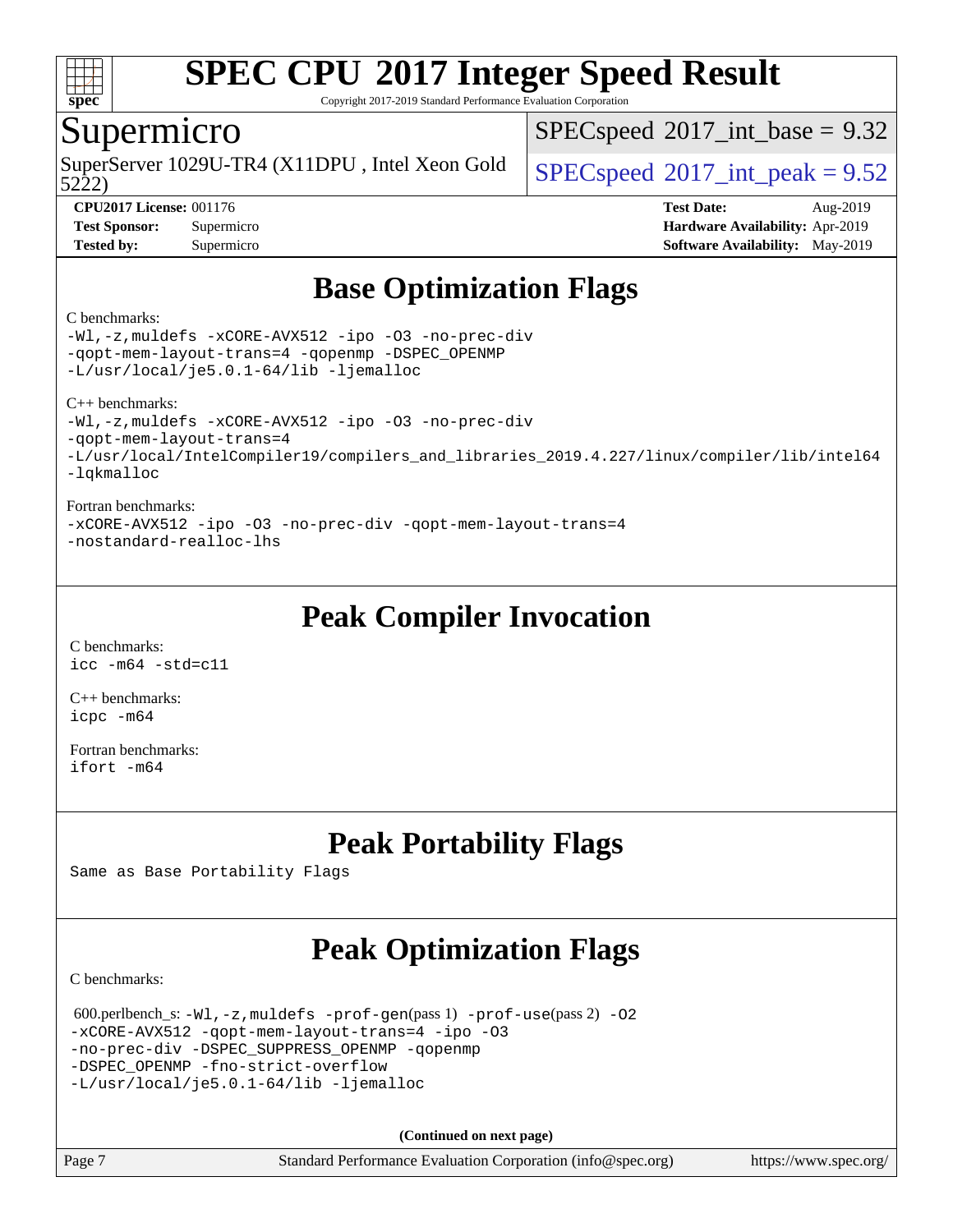

Copyright 2017-2019 Standard Performance Evaluation Corporation

### Supermicro

 $SPECspeed^{\circ}2017\_int\_base = 9.32$  $SPECspeed^{\circ}2017\_int\_base = 9.32$ 

5222)

SuperServer 1029U-TR4 (X11DPU, Intel Xeon Gold  $\big|$  [SPECspeed](http://www.spec.org/auto/cpu2017/Docs/result-fields.html#SPECspeed2017intpeak)<sup>®</sup>[2017\\_int\\_peak = 9](http://www.spec.org/auto/cpu2017/Docs/result-fields.html#SPECspeed2017intpeak).52

**[CPU2017 License:](http://www.spec.org/auto/cpu2017/Docs/result-fields.html#CPU2017License)** 001176 **[Test Date:](http://www.spec.org/auto/cpu2017/Docs/result-fields.html#TestDate)** Aug-2019 **[Test Sponsor:](http://www.spec.org/auto/cpu2017/Docs/result-fields.html#TestSponsor)** Supermicro **[Hardware Availability:](http://www.spec.org/auto/cpu2017/Docs/result-fields.html#HardwareAvailability)** Apr-2019 **[Tested by:](http://www.spec.org/auto/cpu2017/Docs/result-fields.html#Testedby)** Supermicro **[Software Availability:](http://www.spec.org/auto/cpu2017/Docs/result-fields.html#SoftwareAvailability)** May-2019

# **[Peak Optimization Flags \(Continued\)](http://www.spec.org/auto/cpu2017/Docs/result-fields.html#PeakOptimizationFlags)**

```
602.\text{sec}\_\text{s}: -W1, -z, muldefs -\text{prof-qen}(pass 1) -\text{prof-use}(pass 2)-O2
-xCORE-AVX512 -qopt-mem-layout-trans=4 -ipo -O3
-no-prec-div -DSPEC_SUPPRESS_OPENMP
-L/usr/local/je5.0.1-64/lib -ljemalloc
605.mcf_s: -W1, -z, muldefs -prof-gen(pass 1) -prof-ipo
-xCORE-AVX512 -O3 -no-prec-div -qopt-mem-layout-trans=4
-DSPEC_SUPPRESS_OPENMP -qopenmp -DSPEC_OPENMP
-L/usr/local/je5.0.1-64/lib -ljemalloc
 625.x264_s: -Wl,-z,muldefs -xCORE-AVX512 -ipo -O3 -no-prec-div
-qopt-mem-layout-trans=4 -qopenmp -DSPEC_OPENMP
-L/usr/local/je5.0.1-64/lib -ljemalloc
657.xz_s: -Wl, -z, muldefs -prof-qen(pass 1)-prof-use(pass 2) -02
-xCORE-AVX512 -qopt-mem-layout-trans=4 -ipo -O3
-no-prec-div -DSPEC_SUPPRESS_OPENMP -qopenmp
-DSPEC_OPENMP -L/usr/local/je5.0.1-64/lib -ljemalloc
C++ benchmarks: 
 620.omnetpp_s: -Wl,-z,muldefs -prof-gen(pass 1) -prof-use(pass 2) -ipo
-xCORE-AVX512 -O3 -no-prec-div -qopt-mem-layout-trans=4
-DSPEC_SUPPRESS_OPENMP
-L/usr/local/IntelCompiler19/compilers_and_libraries_2019.4.227/linux/compiler/lib/intel64
-lqkmalloc
 623.xalancbmk_s: -Wl,-z,muldefs -xCORE-AVX512 -ipo -O3 -no-prec-div
-qopt-mem-layout-trans=4
-L/usr/local/IntelCompiler19/compilers_and_libraries_2019.4.227/linux/compiler/lib/intel64
-lqkmalloc
 631.deepsjeng_s: Same as 623.xalancbmk_s
 641.leela_s: Same as 623.xalancbmk_s
Fortran benchmarks: 
-xCORE-AVX512 -ipo -O3 -no-prec-div -qopt-mem-layout-trans=4
-nostandard-realloc-lhs
                      The flags files that were used to format this result can be browsed at
 http://www.spec.org/cpu2017/flags/Intel-ic19.0u1-official-linux64.2019-07-09.html
 http://www.spec.org/cpu2017/flags/Supermicro-Platform-Settings-V1.2-CLX-revC.html
```